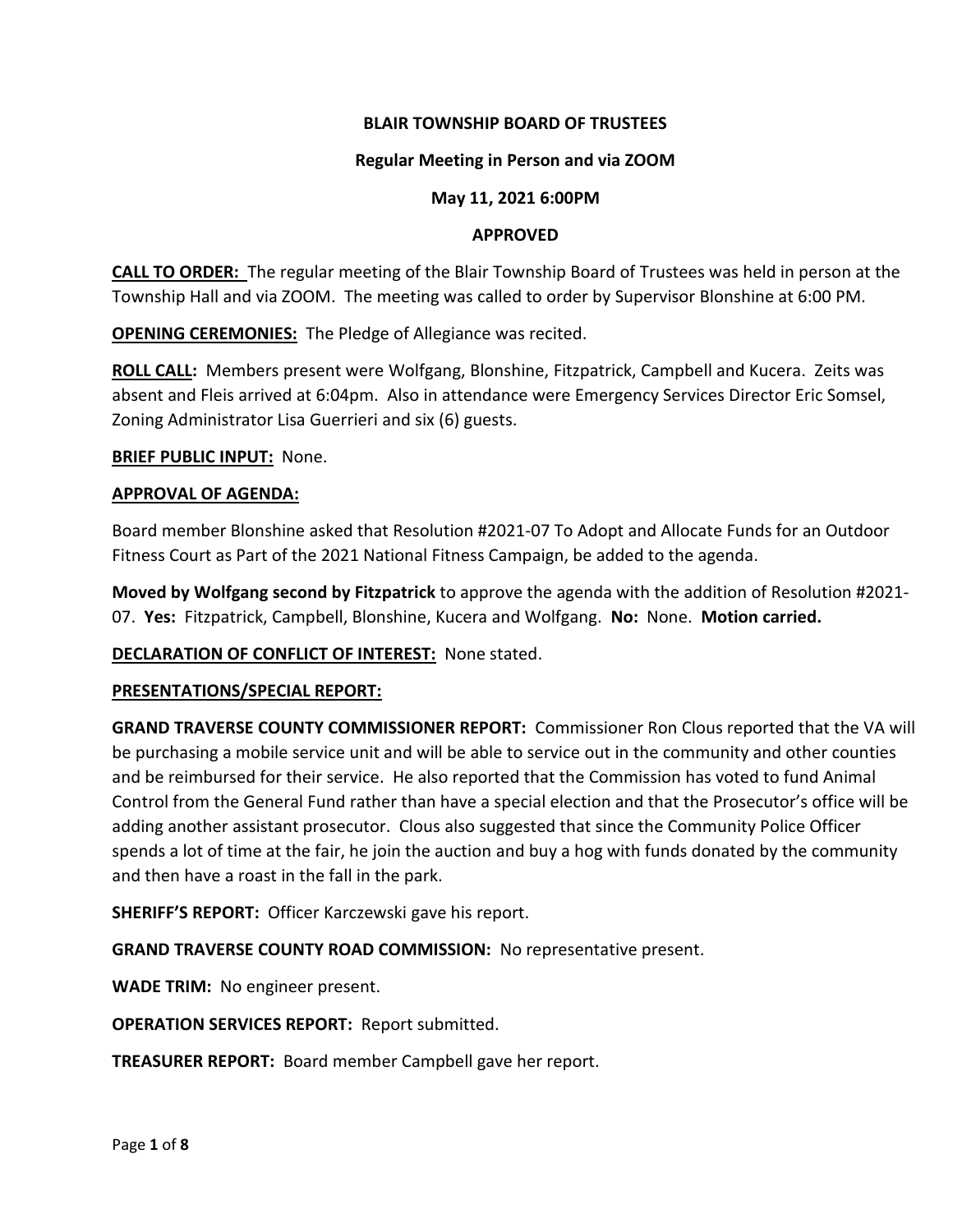## **ANNOUNCEMENTS/CORRESPONDENCE:**

Supervisor Blonshine announced that the Township has been awarded the grant for the Outdoor Fitness Court through the 2021 National Fitness Campaign. Blonshine thanked everyone who participated in Township Clean Up Day. The Health Department inquired about using the Township as a location for a drive-thru vaccination clinic, and the board members agreed that it was a good idea. Supervisor Blonshine reported that the Batting/Pitching Cage has been installed and will open May 17.

Board member reported on the Section 218 agreement that was discussed at the last meeting. She stated that the IRS had changed the laws back in 1991 so board members and part-time employees will continue to have Social Security and Medicare deducted from their pay.

**CONSENT CALENDAR:** Board member Campbell requested that the Water/Sewer Report be removed for discussion. Campbell informed the board that she has been working with the Water/Sewer Coordinator and the Water Operators to figure out why there is a difference between the gallons of water pumped and the gallons of water billed for. The Water/Sewer Coordinator stated that she believes the original curb stops that were never connected are leaking and that is the cause.

| <b>FUND</b>         | <b>CHECK NUMBERS</b> | <b>TOTALS</b> |            | <b>REPORTS</b>                 |
|---------------------|----------------------|---------------|------------|--------------------------------|
|                     |                      |               |            |                                |
| Pooled Operating    | #4851-4939           |               | 178,860.88 | <b>EMS Report</b>              |
| Trust & Agency Fund | #1074-1077           |               | 5,673.32   | Water Dept. Report             |
| <b>Tax Account</b>  | #6750-6753           |               | 811.01     | <b>Minutes Regular Meeting</b> |
| Payroll Check       | #1760-1769           |               | 20,775.79  | April 13, 2021                 |
| Direct Deposit/EFT  |                      |               | 94,191.75  |                                |

**Moved by Fitzpatrick second by Fleis** to approve the Consent Calendar as presented. **Motion Carried.**

## **UNFINISHED BUSINESS:**

## **A. Settlement Agreement with Residents at 4282 Vance Rd.**

Supervisor Blonshine stated that the residents are asking for \$950.00 for the materials and labor they have spent to repair damage due to a water main break.

**Moved by Campbell second by Fitzpatrick** to approve the Settlement Agreement and Mutual Release of Claims between Blair Township and Joshua and Annette Send for \$950.00. **Yes:** Blonshine, Fleis, Kucera, Campbell, Fitzpatrick and Wolfgang. **No:** None. **Motion carried.**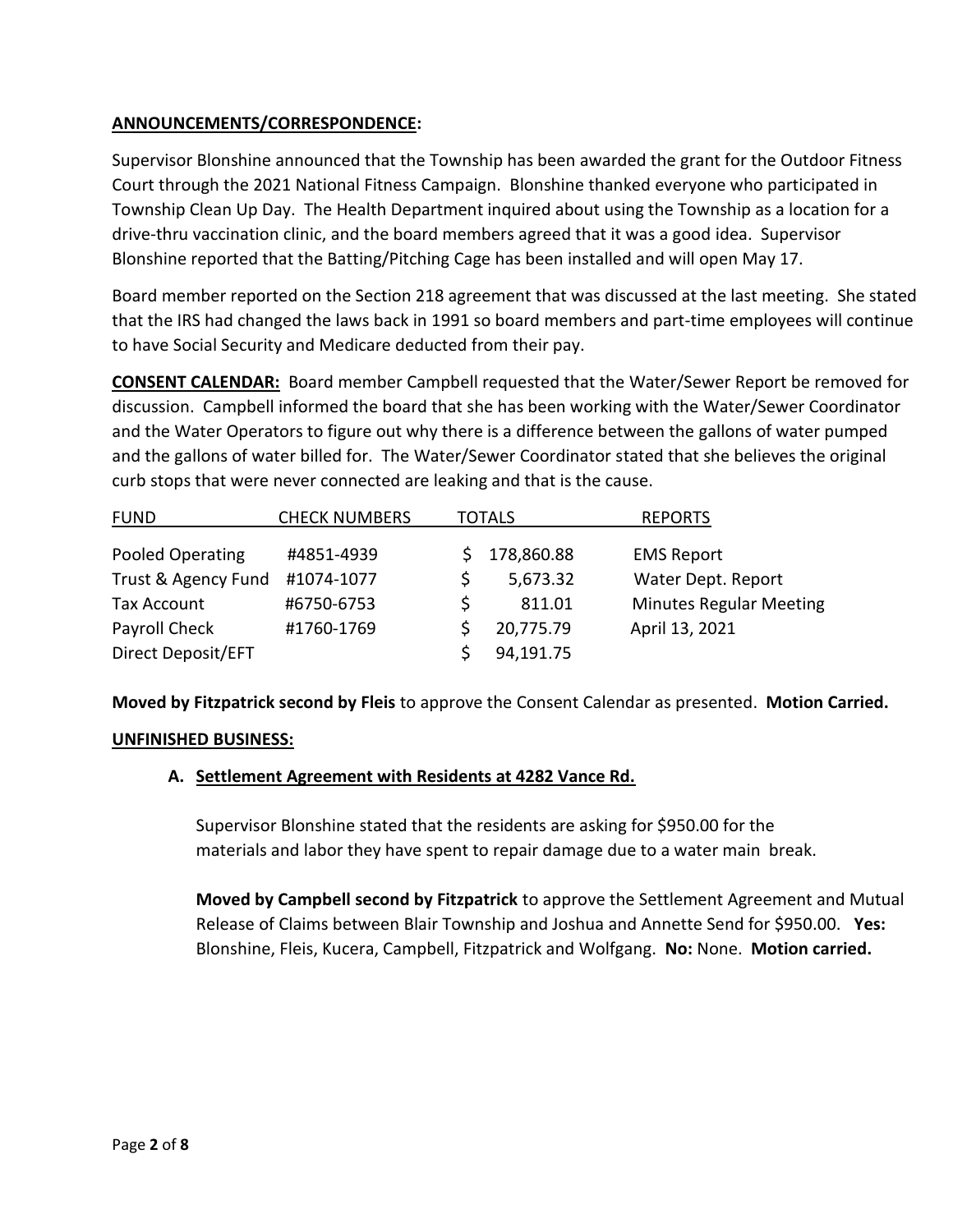## **B. Hourly Rate Increase for Maintenance Coordinator Position**

Supervisor Blonshine stated that we received no resumes for the part-time Park maintenance position and two resumes for the Maintenance Coordinator position but the hourly rate is too low, she is asking to raise it to \$23.20 per hour.

**Moved by Fitzpatrick second by Blonshine** to increase the hourly rate for the Maintenance Coordinator position to \$23.20 per hour. **Yes:** Fleis, Kucera, Campbell, Fitzpatrick, Wolfgang and Blonshine. **No:** None. **Motion carried.**

## **NEW BUSINESS:**

### **PUBLIC HEARING/S**

**A. Special Use Case # SU/SPR 21-04-01 Action Water Sports** is requesting a Special Use/Site Plan review to establish a six-building storage facility for boats/marine vehicles on vacant property located at Nimrod Rd., Traverse City, MI 49685 Parcel #28-02-016-017-30.

### **Public Hearing opened at 6:28PM**

There was no public comment.

The Zoning Administrator stated that this will be built right next to their existing storage buildings but will probably not go up as fast because of construction costs.

## **Public Hearing closed at 6:30PM**

**Moved by Wolfgang second by Fleis**, to approve special use case #SP/SPR 21-04-01 as it meets the standards for approval Section 22.04 items A-G in the Blair Township Zoning ordinance and has been recommended for approval by the Planning Commission. **Yes:** Campbell, Kucera, Wolfgang, Fleis and Blonshine. **No:** None. **Abstain**: Fitzpatrick. **Motion Carried.**

## **B. Junk Ordinance Amendment #118-05-21-01**

#### **Public Hearing opened at 6:32PM**

There was no public comment.

The Zoning Administrator stated that this amendment was recommended by the magistrate.

### **Public Hearing closed at 6:34PM**

**Moved by Campbell second by Kucera** to approve Ordinance Amendment #118-05-21-01 as recommended by the Planning Commission. **Yes:** Blonshine, Campbell, Kucera, Fleis, and Wolfgang. **No:** None. **Abstain:** Fitzpatrick. **Motion Carried.**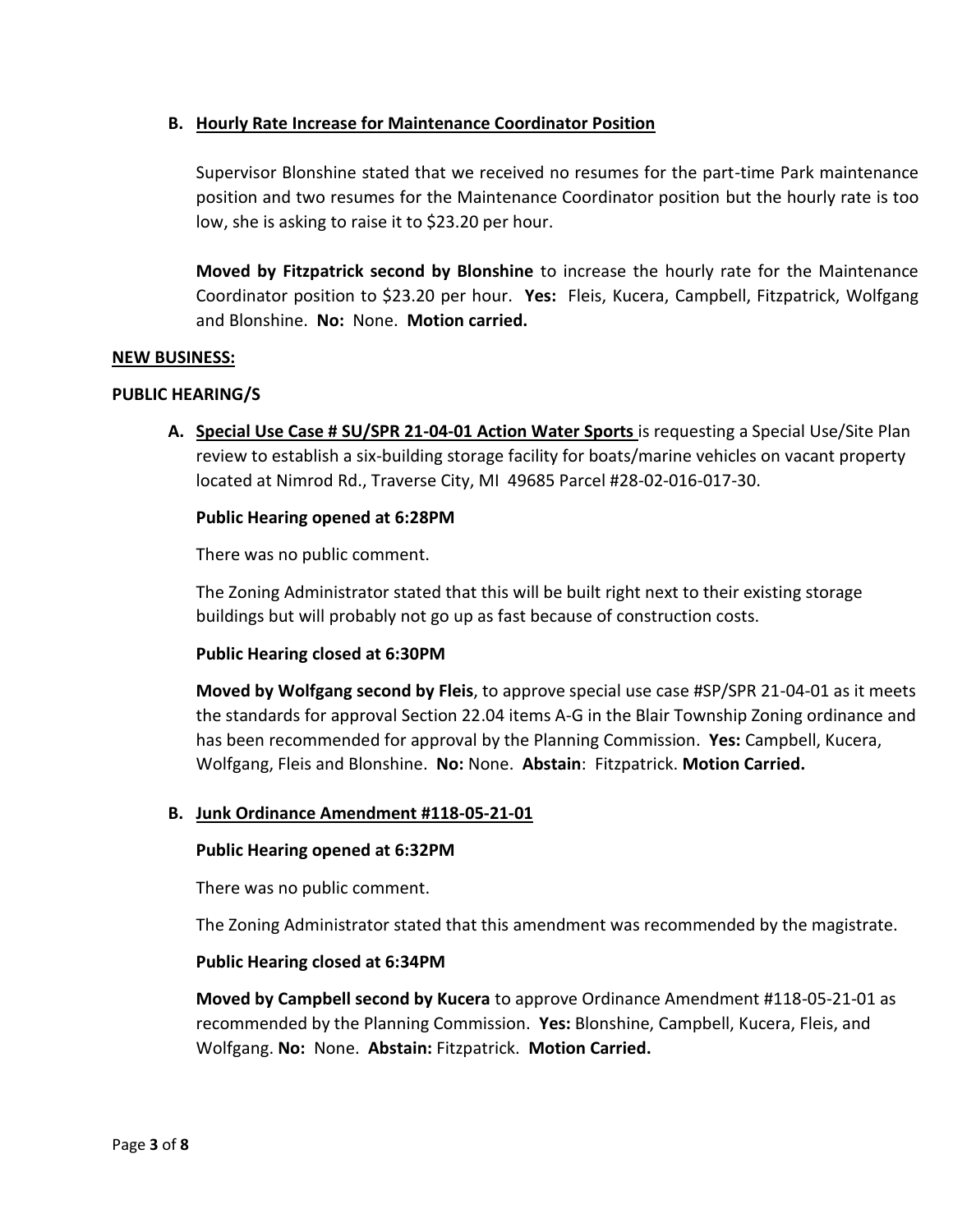## **C. Zoning Ordinance Amendment #104-05-21-01 to amend sections 10.06, 16.04, 23.04 and 2.02**

#### **Public Hearing opened at 6:35PM**

There was no public comment.

The Zoning Administrator stated that these are just clean up items.

#### **Public Hearing closed at 6:36PM**

 **Moved by Campbell second by Fleis** to approve Zoning Ordinance Amendment #104-05-21-01 to amend sections 10.06, 16.04, 23.04 and 2.02 regarding the use and standards for Area Bulk Requirements, Fences, Non-Conforming structures and Short-Term Rental definition as recommended by the Planning Commission. **Yes:** Kucera, Campbell, Blonshine, Wolfgang, and Fleis. **No:** None. **Abstain:** Fitzpatrick. **Motion Carried.**

## **D. Public Hearings 2021/2022 Proposed Budget**

General Fund .7967 Mils Levied

#### **Public Hearing opened at 6:39PM**

There was no public comment.

#### **Public Hearing closed at 6:40PM**

EMS Fund 1.4489 Mils Levied

#### **Public Hearing opened at 6:41PM**

There was no public comment.

#### **Public Hearing closed at 6:42PM**

Fire/Police Fund 2.50 Mils Levied

## **Public Hearing opened at 6:42PM**

There was no public comment.

#### **Public Hearing closed at 6:43PM**

Liquor Law Fund

#### **Public Hearing opened at 6:43PM**

There was no public comment.

#### **Public Hearing closed at 6:44PM**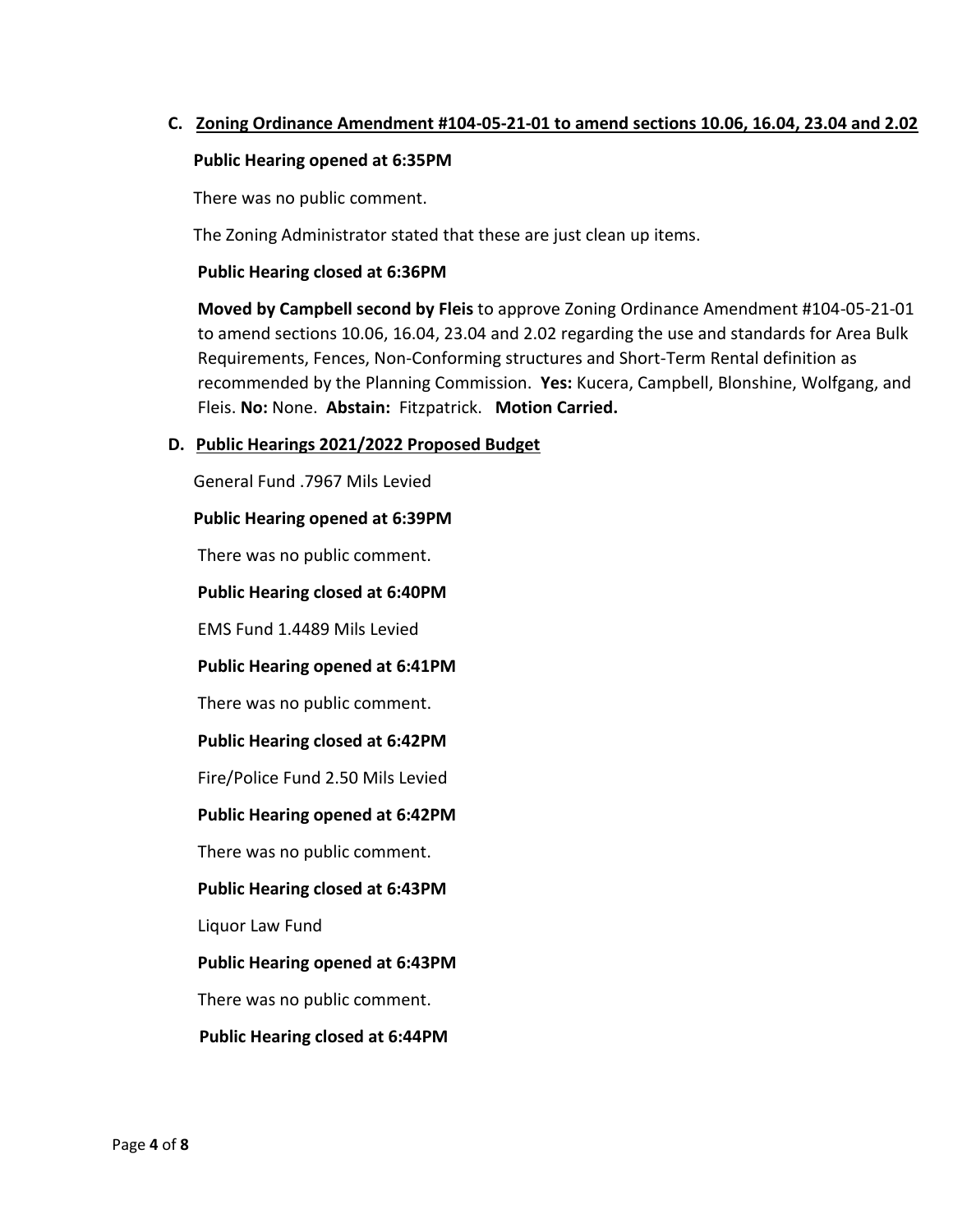Silver Lake Milfoil Fund

### **Public Hearing opened at 6:44PM**

There were questions regarding the length of the Special Assessment.

**Public Hearing closed at 6:47PM**

Metro Act Fund

**Public Hearing opened at 6:47PM**

There was no public comment.

## **Public Hearing opened at 6:48PM**

### **E. Michigan Par Plan**

Paul Olson was in attendance and spoke regarding this year's premium and coverages.

## **F. Proposed Employee Handbook**

Board member Wolfgang spoke regarding the Township attorney's suggested changes. It was suggested that wherever it refers to an alternate contact, that contact should be the Township Clerk. No action taken. Board member Wolfgang will bring a clean copy to the next meeting.

# **G. Code of Ethics and Conduct for Elected Officials and Members of Appointed Boards, Commissions and Committees**

**Moved by Wolfgang second by Fitzpatrick** to approve the Blair Township Code of Ethics and Conduct for Elected Officials and Members of Appointed Boards, Commissions and Committees as presented. **Yes:** Blonshine, Wolfgang, Campbell, Fleis, Fitzpatrick and Kucera. **No:** None. **Motion carried.**

## **H. Policies 2021-01 through 2021-21**

 Board member Wolfgang spoke regarding the few minor revisions that had come up since these were discussed at budget time. She also had questions regarding the new policy #2021- 21.

 **Moved by Wolfgang second by Fitzpatrick** to adopt policies #2021-01 through #2021-20 and make revisions to policy #2021-21 to be brought back to the next meeting. **Yes:** Kucera, Campbell, Blonshine, Wolfgang, Fleis and Fitzpatrick. **No:** None. **Motion Carried.**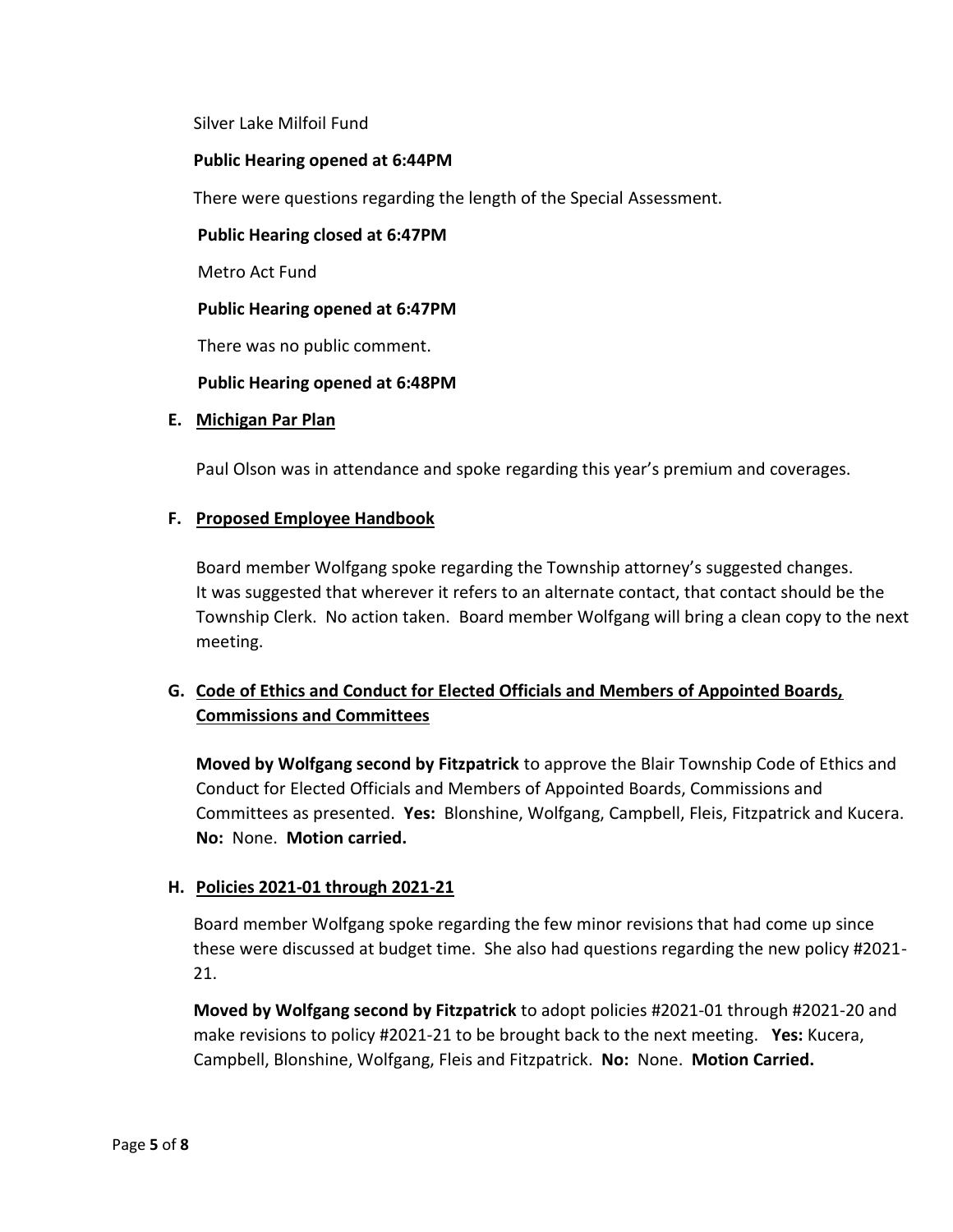## **I. Resolution #2021-04 To Adopt Credit Card Policy**

 **Moved by Blonshine second by Fleis** to approve Resolution #2021-04 To Adopt Credit Card Policy pursuant to Public Act 266 of 1995. **Yes:** Kucera, Fleis, Campbell, Fitzpatrick, Blonshine and Wolfgang. **No:** None. **Motion carried.**

## **J. Resolution #2021-05 To Apply for Funding from Michigan Par Plan**

 **Moved by Wolfgang second by Fleis** to approve Resolution #2021-05 to Apply for funding from Michigan Par Plan for security cameras. **Yes:** Fitzpatrick, Campbell, Blonshine, Fleis, Wolfgang and Kucera. **No:** None. **Motion carried.**

## **K. Resolution #2021-06 To Apply for Funding from Michigan Par Plan**

**Moved by Fitzpatrick second by Blonshine** to approve Resolution #2021-06 to Apply for funding from Michigan Par Plan for security lighting. **Yes:** Fleis, Wolfgang, Campbell, Kucera, Blonshine and Fitzpatrick. **No:** None. **Motion carried.**

## **L. General Fund Budget Amendment**

 Board member Wolfgang stated that this amendment needs to be made due to the \$5,000.00 grant from the Center for Technology and Civic Life and the \$2,000.00 grant received for the butterfly garden.

 **Moved by Blonshine second by Kucera** to approve the budget amendment increasing the Donations Revenue line by \$7,000.00. **Yes:** Campbell, Kucera, Fleis, Wolfgang, Blonshine and Fitzpatrick. **No:** None. **Motion Carried.**

## **M. Approval to Proceed with Lockbox Service with Chase Bank**

Emergency Services Director reported on the two options available and made his recommendation.

 **Moved by Fitzpatrick second by Blonshine** to proceed with the lockbox service with Chase Bank utilizing the wholesale option. **Yes:** Fitzpatrick, Campbell, Blonshine, Fleis, Kucera, and Wolfgang. **No:** None. **Motion Carried.**

## **N. Declare MSA Thermal Imaging Camera and Charger as Surplus**

 **Moved by Wolfgang second by Fleis** to declare the MSA Thermal Imaging Camera and Charger as surplus and dispose of as it has no monetary value. **Motion carried.**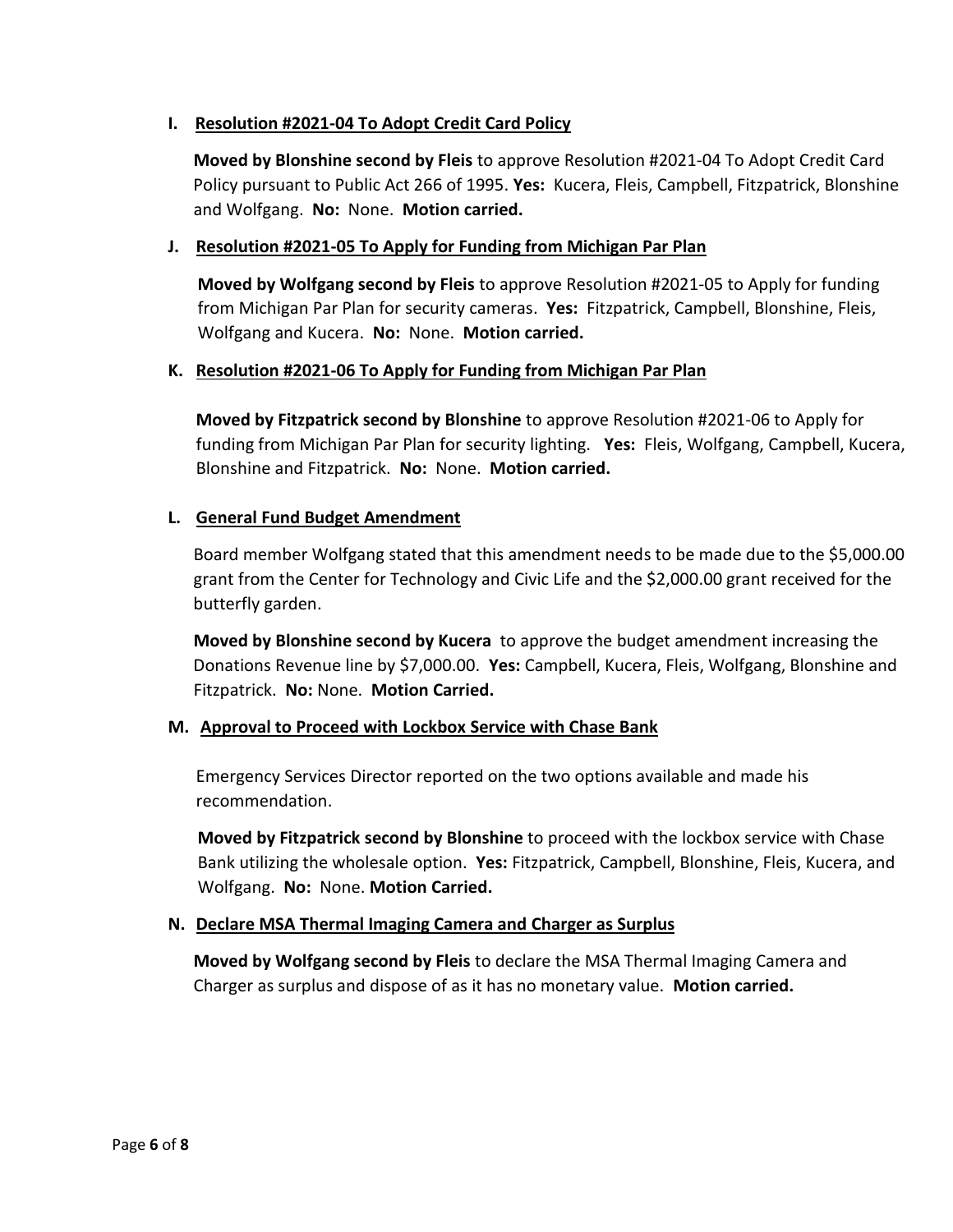## **O. Declare RKI Eagle 4 Gas Monitor as Surplus**

 **Motion by Fitzpatrick second by Blonshine** to declare the RKI Eagle 4 Gas Monitor as surplus and dispose of as it has no monetary value. **Motion carried.**

## **P. Treasurer's Office Budget Amendment**

Board member Campbell stated requested the following amendments be made to her budget.

 **Moved by Blonshine second by Fitzpatrick** to credit 101-253-800.000 Other Services for \$500.00 and debit 101-253-960.000 Education. **Yes:** Kucera, Fleis, Wolfgang, Blonshine, Fitzpatrick and Campbell. **No:** None. **Motion carried.**

 **Moved by Blonshine second by Kucera** to credit 101-253-740.000 Supplies for \$2,000.00 and debit 101-253-960.000 Education for the cost of two new computers. **Yes:** Campbell, Wolfgang, Fleis, Kucera, Blonshine and Fitzpatrick. **No:** None. **Motion carried.**

## **Q. Tax Delinquency Forgiveness – Jeff Campbell**

Board member Campbell stated that the Campbells paid their taxes online and the bank guaranteed delivery by the date due. The Township did not receive the payment until after the date due, and the bill for penalties was turned over to the county. The Campbell's bank will reimburse them if they pay the bill, but it will not pay the Township. Campbell stated that her deputy has done extensive research to resolve this problem, but the fact is the bill is out there and someone has to pay it. There was discussion regarding how the Campbell's could have avoided this (ex. they could have paid it sooner) and how the board cannot control the postal service. Board member Campbell also stated for the record that she is not related to the Campbells.

 **Moved by Campbell second by Fleis** to direct the Treasurer to inform the Campbells that the board has declined paying the delinquency due and refer them to their bank. **Yes:** Campbell, Blonshine, Fitzpatrick, Fleis, Wolfgang, and Kucera. **No:** None. **Motion Carried.**

# **R. Resolution #2021-07 to Adopt and Allocate Funds for an Outdoor Fitness Court as Part of the 2021 National Fitness Campaign**

 **Motion by Fitzpatrick second by Wolfgang** to approve Resolution #2021-07 to Adopt and Allocate Funds for an Outdoor Fitness Court as Part of the National Fitness Campaign. **Yes:** Fleis, Kucera, Campbell, Blonshine, Wolfgang and Fitzpatrick. **No:** None. **Motion Carried.**